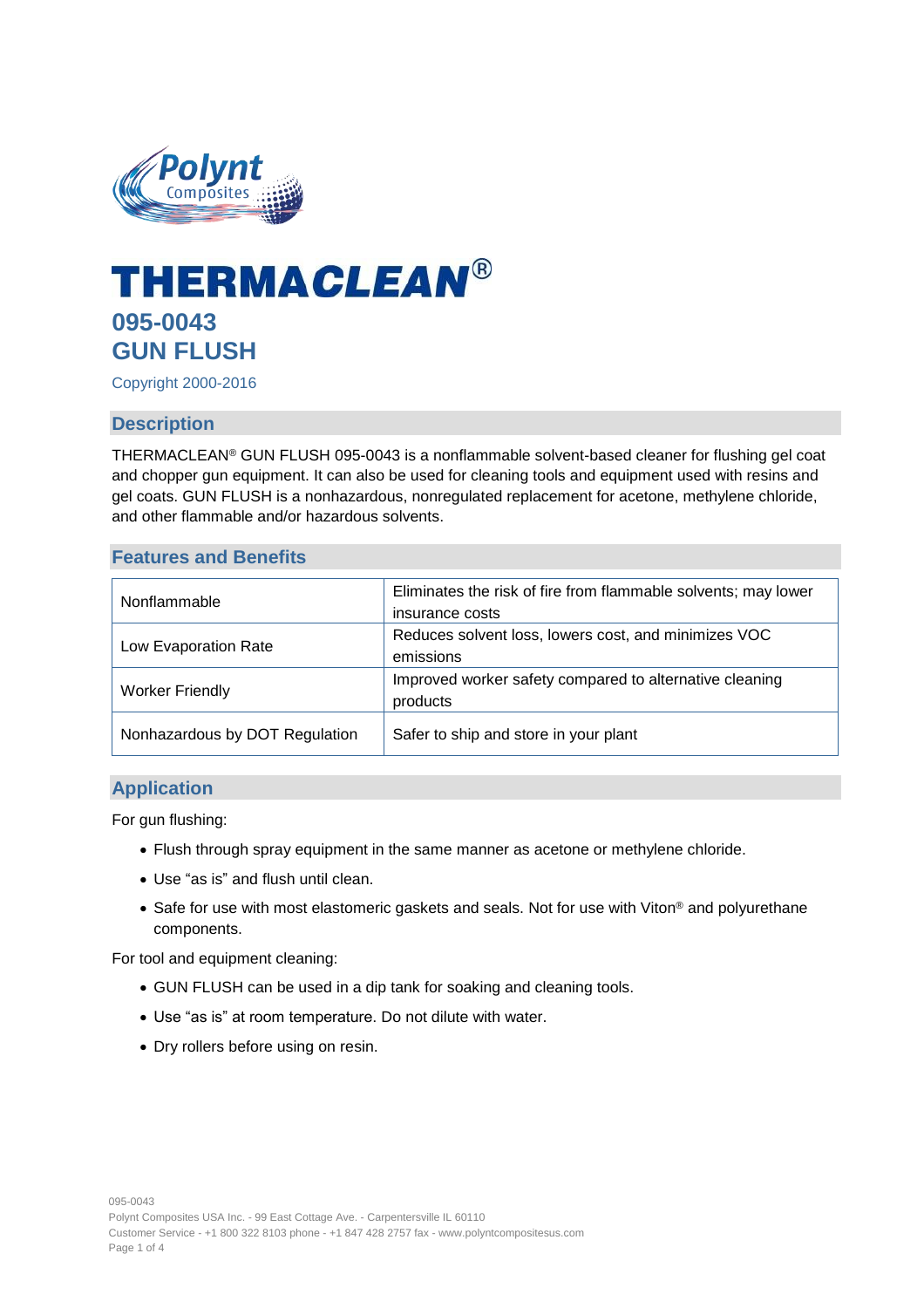

## 095-0043 / Copyright 2000-2016

## **Typical Properties**

The properties of THERMA*CLEAN*® GUN FLUSH 095-0043 are shown below. These values may or may not be manufacturing control criteria; they are listed as a reference guide only.

| <b>Property</b>         | THERMACLEAN <sup>®</sup> GUN FLUSH 095-0043 |
|-------------------------|---------------------------------------------|
| Appearance              | Water white to pale yellow liquid           |
| Odor                    | Bubblegum                                   |
| <b>Flash Point</b>      | $212^{\circ}F$                              |
| <b>Boiling Point</b>    | 384°F                                       |
| <b>Specific Gravity</b> | 1.10                                        |
| <b>Evaporation Rate</b> | $< 0.1$ (nBuAc = 1.0)                       |
| Solubility in Water     | Miscible                                    |
| Weight per Gallon       | 9.1 lbs.                                    |

### **Caution**

See SDS. Plastic gloves and eye protection should be used when handling this material.

FOR INDUSTRIAL USE AND PROFESSIONAL APPLICATION ONLY. KEEP OUT OF REACH OF CHILDREN.

### **Storage Limitations**

See SDS. Isolate from heat, electrical equipment, sparks, and flame. Store at temperatures below 100°F and above freezing. Keep containers tightly closed and upright to prevent leakage.

### **Disposal**

Dispose of liquid and solid wastes in accordance with local, state, and federal regulations. Wastewater may be treated as standard sewage in many areas. Local sewer district/Publicly Owned Treatment Works (POTW) approval is required.

#### **SDS / Data Sheets**

SDS and data sheets can be obtained by contacting your Polynt representative or Polynt Customer Service at 800-322-8103.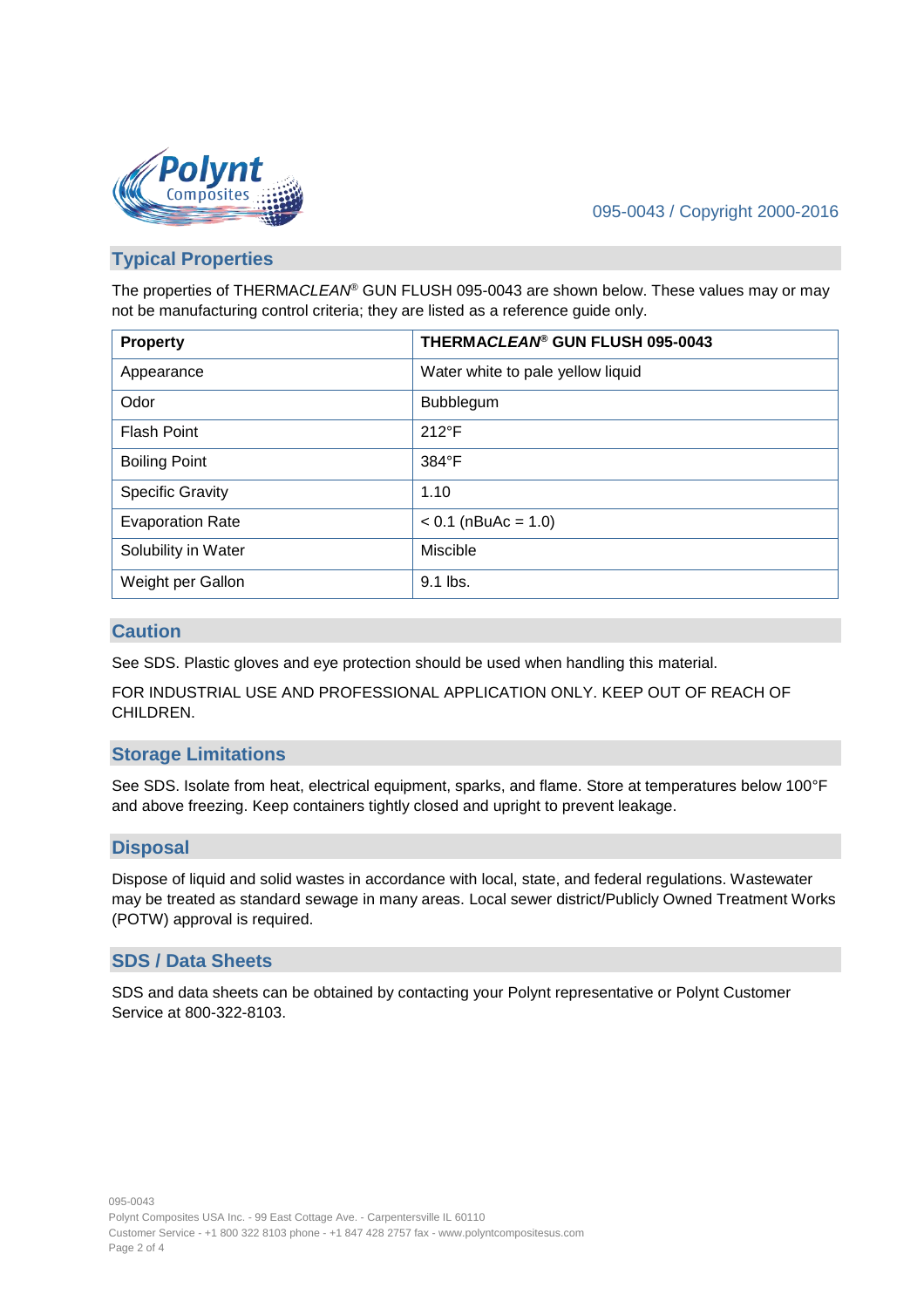#### **POLYNT SAFETY INFORMATION**

All sales of products manufactured by Polynt Composites USA Inc. and described herein, are made solely on condition that Polynt Composites USA customers comply with applicable health and safety laws, regulations and orders relating to the handling of our products in the workplace. Before using, read the following information, and both the product label and Safety Data Sheet pertaining to each product.

Most products contain styrene. Styrene can cause eye, skin and respiratory tract irritation. Avoid contact with eyes, skin and clothing. Impermeable gloves, safety eyewear and protective clothing should be worn during use to avoid skin and eye contact. Wash thoroughly after use.

Styrene is a solvent and may be harmful if inhaled. Reports have associated repeated and prolonged occupational overexposure to solvents with permanent brain and nervous system damage. Extended exposure to styrene at concentrations above the recommended exposure limits may cause central nervous system depression causing dizziness, headaches or nausea and, if overexposure is continued indefinitely, loss of consciousness, liver and kidney damage.

Do not ingest or breathe vapor, spray mists or dusts caused by applying, sanding, grinding and sawing products. Wear an appropriate NIOSH/MSHA approved and properly fitted respirator during application and use of these products until vapors, mists and dusts are exhausted, unless air monitoring demonstrates vapors, mists and dusts are below applicable exposure limits. Follow respirator manufacturer's directions for respirator use.

The 12th Report on Carcinogens issued by the National Toxicology Program lists styrene as a "reasonably anticipated" carcinogen, but the Report cautions that the NTP listing does not mean that styrene presents a risk to persons in their daily lives. The Styrene Information and Research Center does not agree with the classification as it did not include a review of all available data. SIRC states: "HHS included styrene in the 12th RoC despite the fact that European Union regulators have determined styrene does not represent a human cancer concern. E.U. scientists reviewed the full styrene database, weighing all of the available data in reaching their conclusion."

The International Agency for Research on Cancer (IARC) reclassified styrene as Group 2B, "possibly carcinogenic to humans." This revised classification was not based on new health data relating to either humans or animals, but on a change in the IARC classification system. The Styrene Information and Research Center does not agree with the reclassification and published the following statement: Recently published studies tracing 50,000 workers exposed to high occupational levels of styrene over a period of 45 years showed no association between styrene and cancer, no increase in cancer among styrene workers (as opposed to the average among all workers), and no increase in mortality related to styrene.

Styrene is classified by OSHA and the Department of Transportation as a flammable liquid. Flammable products should be kept away from heat, sparks, and flame. Lighting and other electrical systems in the workplace should be vapor-proof and protected from breakage.

Vapors from styrene may cause flash fire. Styrene vapors are heavier than air and may concentrate in the lower levels of molds and the work area. General clean air dilution or local exhaust ventilation should be provided in volume and pattern to keep vapors well below the lower explosion limit and all air contaminants (vapor, mists and dusts) below the current permissible exposure limits in the mixing, application, curing and repair areas.

Some products may contain additional hazardous ingredients. To determine the hazardous ingredients present, their applicable exposure limits and other safety information, read the Safety Data Sheet for each product (identified by product number) before using. If unavailable, these can be obtained, free of charge, from your Polynt Composites representative or from: Polynt Composites USA Inc., 99 East Cottage Avenue, Carpentersville, IL 60110, 800-322-8103.

FIRST AID: In case of eye contact, flush immediately with plenty of water for at least 15 minutes and get medical attention; for skin, wash thoroughly with soap and water. If affected by inhalation of vapors or spray mist, remove to fresh air. If swallowed, get medical attention.

Those products have at least two components that must be mixed before use. Any mixture of components will have hazards of all components. Before opening the packages read all warning labels. Observe all precautions.

Keep containers closed when not in use. In case of spillage, absorb with inert material and dispose of in accordance with applicable regulations. Emptied containers may retain hazardous residue. Do not cut, puncture or weld on or near these containers. Follow container label warnings until containers are thoroughly cleaned or destroyed.

#### **FOR INDUSTRIAL USE AND PROFESSIONAL APPLICATION ONLY. KEEP OUT OF REACH OF CHILDREN.**